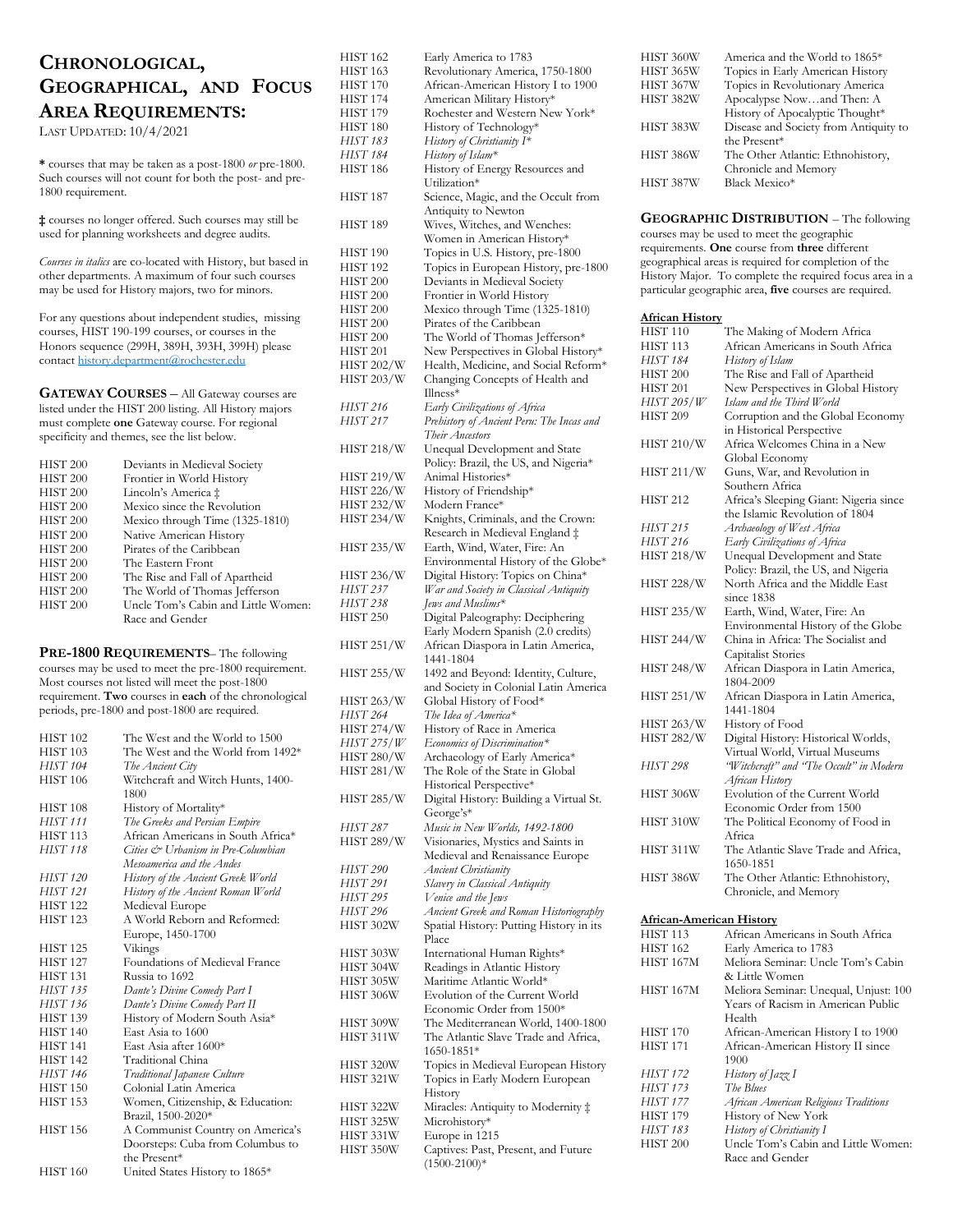| <b>HIST 218/W</b> | Unequal Development and State        |
|-------------------|--------------------------------------|
|                   | Policy: Brazil, the US, and Nigeria  |
| <b>HIST 219/W</b> | Animal Histories                     |
| <b>HIST 224/W</b> | The South and the World              |
| <b>HIST 235/W</b> | Earth, Wind, Water, Fire: An         |
|                   | Environmental History of the Globe   |
| <b>HIST 263/W</b> | Global History of Food               |
| <b>HIST 267/W</b> | History of White Supremacy           |
| <b>HIST 268/W</b> | Topics on US History                 |
| <b>HIST 269</b>   | The Civil War                        |
| <b>HIST 271/W</b> | The New Black Family                 |
| <b>HIST 273/W</b> | Lincoln, Douglass, and American      |
| Freedom           |                                      |
| <b>HIST 274/W</b> | History of Race in America           |
| HIST 275/W        | Economics of Discrimination          |
| <b>HIST 276/W</b> | Sports in U.S. History               |
| <b>HIST 280/W</b> | Archaeology of Early America         |
| HIST 300W         | History of Nature                    |
| HIST 304W         | Readings in Atlantic History         |
| HIST 306W         | Evolution of the Current World       |
|                   | Economic Order from 1500             |
| HIST 311W         | The Atlantic Slave Trade and Africa, |
|                   | 1650-1851                            |
| HIST 313W         | History of Global Exploration        |
| HIST 360W         | America and the World to 1865        |
| HIST 364W         | The Black Family in Slavery and      |
|                   | Freedom                              |
| HIST 365W         | Topics in Early American History     |
| HIST 367W         | Topics in Revolutionary America      |
| <b>HIST 378</b>   | Urban Change and City Politics       |

### **North American and United States History**

| <b>HIST 113</b>      | African Americans in South Africa                               |
|----------------------|-----------------------------------------------------------------|
| HIST 149             | America's Latinos                                               |
| <b>HIST 156</b>      | A Communist Country on America's                                |
|                      | Doorsteps: Cuba from Columbus to                                |
|                      | the Present                                                     |
| <b>HIST 157</b>      | History of Native America, 1800-                                |
|                      | present                                                         |
| <b>HIST 158</b>      | The New Empire: The Rise of Global                              |
|                      | America                                                         |
| HIST 159             | Trump and the Making of the Border                              |
| <b>HIST 160</b>      | United States History to 1865                                   |
| <b>HIST 161</b>      | United States History since 1865                                |
| <b>HIST 162</b>      | Early America to 1783                                           |
| <b>HIST 166</b>      | Liberal America, 1929-1973                                      |
| <b>HIST 167</b>      | Postindustrial America, 1973-Present                            |
| HIST 167M            | Meliora Seminar: Uncle Tom's Cabin                              |
|                      | & Little Women                                                  |
| HIST 167M            | Meliora Seminar: Thoreau's Nature                               |
| HIST 167M            | Meliora Seminar: Unequal, Unjust: 100                           |
|                      | Years of Racism in American Public                              |
|                      | Health                                                          |
| <b>HIST 170</b>      | African-American History I to 1900                              |
| <b>HIST 171</b>      | African-American History II since                               |
|                      | 1900                                                            |
| HIST 172             | History of Jazz I                                               |
| <b>HIST 173</b>      | The Blues                                                       |
| HIST 174<br>HIST 177 | American Military History<br>African American Religious History |
| HIST 179             | Rochester and Western New York                                  |
| HIST 180             | History of Technology                                           |
| <b>HIST 182</b>      | <b>Speaking Stones</b>                                          |
| HIST 185             | A History of the Future: Millennial                             |
|                      | Visions in Film and Literature                                  |
| <b>HIST 186</b>      | History of Energy Resources and                                 |
|                      | Utilization                                                     |
| HIST 189             | Wives, Witches, and Wenches:                                    |
|                      | Women in American History                                       |
| HIST 190             | Topics in U.S. History, pre-1800                                |
| HIST 191             | Topics in U.S. History, post-1800                               |
| HIST <sub>196</sub>  | Topics in Public & Digital History                              |
| HIST <sub>200</sub>  | Lincoln's America ‡                                             |
| <b>HIST 200</b>      | Native American History                                         |
| <b>HIST 200</b>      | The World of Thomas Jefferson                                   |
| HIST <sub>200</sub>  | Uncle Tom's Cabin and Little Women:                             |
|                      | Race and Gender                                                 |
| <b>HIST 201</b>      | New Perspectives in Global History                              |
| <b>HIST 202/W</b>    | Health, Medicine, and Social Reform                             |
|                      |                                                                 |

| HIST 203/W               | Changing Concepts of Health and                                         |
|--------------------------|-------------------------------------------------------------------------|
| HIST 213                 | Illness<br>China and the U.S. since 1900                                |
| HIST 218/W               | Unequal Development and State                                           |
|                          | Policy: Brazil, the US, and Nigeria                                     |
| HIST 219/W               | Animal Histories                                                        |
| HIST 224/W               | The South and the World                                                 |
| HIST 231                 | American Empire                                                         |
| HIST 226/W               | History of Friendship                                                   |
| HIST 227/W               | Podcasting History: Hear UR                                             |
| HIST 235/W               | Earth, Wind, Water, Fire: An                                            |
|                          | Environmental History of the Globe                                      |
| HIST 240                 | Public History: Theory and Practice                                     |
| HIST 245/W<br>HIST 252/W | Ghosts of America Past                                                  |
| HIST 257                 | Immigration and the Americas<br>History of Masculinity                  |
| HIST 259/W               | History of Feminism                                                     |
| HIST 260/W               | Charlotte Perkins Gilman and Her                                        |
|                          | World                                                                   |
| HIST 261/W               | American Journeys, American Lives                                       |
| HIST 263/W               | Global History of Food                                                  |
| HIST 264                 | The Idea of America                                                     |
| HIST 265/W               | Topics on Social & Economic History                                     |
| HIST 266                 | The Arts in American Culture                                            |
| HIST 267/W               | History of White Supremacy                                              |
| HIST 268/W               | Topics on US History                                                    |
| HIST 269                 | The Civil War                                                           |
| HIST 270                 | Progressive America                                                     |
| HIST 271/W               | The New Black Family                                                    |
| HIST 272<br>HIST 273/W   | Spiritualism in America<br>Lincoln, Douglass, and American              |
|                          | Freedom                                                                 |
| HIST 274/W               | History of Race in America                                              |
| HIST 275/W               | Economics of Discrimination                                             |
| HIST 276/W               | Sports in U.S. History                                                  |
| HIST 277A                | American Movies in their Moment:                                        |
|                          | The Silver Age, 1968-1980                                               |
| HIST 277B                | American Movies in their Moment:                                        |
|                          | The Golden Age, 1929-1945                                               |
| HIST 278/W               | The Seward Family's Civil War                                           |
| HIST 279/W               | The Seward Family in Peace and War                                      |
| HIST 280/W               | Archaeology of Early America                                            |
| HIST 281/W               | The Role of the State in Global                                         |
|                          | Historical Perspective                                                  |
| HIST 285/W               | Digital History: Building a Virtual St.                                 |
| HIST 292                 | George's<br>The History of the Christian Church: From                   |
|                          | the Reformation to the Present                                          |
| HIST 300W                | History of Nature                                                       |
| HIST 302W                | Spatial History: Putting History in its                                 |
|                          | Place                                                                   |
| HIST 303W                | International Human Rights                                              |
| HIST 304W                | Readings in Atlantic History                                            |
| HIST 305W                | Maritime Atlantic World                                                 |
| HIST 306W                | Evolution of the Current World                                          |
|                          | Economic Order from 1500                                                |
| HIST 313W                | History of Global Exploration                                           |
| HIST 334W                | The Soviet Union and the Cold War                                       |
| HIST 356W                | American Intellectual History:                                          |
| HIST 357W                | Modernism to Civil Rights<br>America and the Holocaust                  |
| HIST 359W                | Birth in the Nation: A History of                                       |
|                          | Reproduction in the United States                                       |
| HIST 360W                | America and the World to 1865                                           |
| HIST 361W                | America and the World since 1865                                        |
| HIST 362W                | American Thought (topics course)                                        |
| HIST 363W                | American Culture in the Great                                           |
|                          | Depression and World War II                                             |
| HIST 364W                | The Black Family in Slavery and                                         |
|                          | Freedom                                                                 |
| HIST 365W                | Topics in Early American History                                        |
| HIST 367W                | Topics in Revolutionary America                                         |
| HIST 368W                | Victorians and their Families                                           |
| HIST 369W<br>HIST 371W   | Global America, 1865-Present<br>Religion, Politics, and the Culture War |
| HIST 372W                | Topics in 20th Century US History                                       |
| HIST 373W                | American Health Policy and Politics                                     |
| HIST 378                 | Urban Change and City Politics                                          |
|                          |                                                                         |
| HIST 380W                | The Visual Culture of Heritage and Identity                             |

| <b>East Asian History</b> |                                      |
|---------------------------|--------------------------------------|
| HIST 134                  | Russia Now                           |
| HIST 139                  | History of Modern South Asia         |
| HIST 140                  | East Asia to 1600                    |
| HIST 141                  | East Asia after 1600                 |
| HIST 142                  | Traditional China                    |
| HIST 143                  | Modern China, 1600-Present           |
| HIST 144                  | Bruce Lee and Me ‡                   |
| HIST 145                  |                                      |
|                           | Modern Japan                         |
| HIST 146                  | Traditional Japanese Culture         |
| HIST 148                  | Religion and Chinese Society         |
| HIST 201                  | New Perspectives in Global History   |
| HIST 208/W                | Comparative Modern Revolutions:      |
|                           | France, Japan, Mexico, Russia        |
| HIST 210/W                | Africa Welcomes China in a New       |
|                           | Global Economy                       |
| <b>HIST 213</b>           | China and the U.S. since 1900        |
| HIST 219/W                | Animal Histories                     |
| <b>HIST 235/W</b>         | Earth, Wind, Water, Fire: An         |
|                           | Environmental History of the Globe   |
| HIST 236/W                | Digital History: Topics on China     |
| <b>HIST 241/W</b>         |                                      |
|                           | Digital History: The South China Sea |
| HIST 243                  | Chinese Revolutions                  |
| HIST 244/W                | China in Africa: The Socialist and   |
|                           | Capitalist Stories                   |
| <b>HIST 245/W</b>         | Topics on Global History             |
| <b>HIST 246/W</b>         | Seven Global Pandemics & Recovery    |
| HIST 263/W                | Global History of Food               |
| HIST 306W                 | Evolution of the Current World       |
|                           | Economic Order from 1500             |
| HIST 312W                 | Global Crime and Detection           |
| HIST 313W                 | History of Global Exploration        |
| HIST 333W                 | Russia in East Asia                  |
| HIST 342W                 | Rich China, Poor China               |
|                           |                                      |
|                           |                                      |
| <b>European History</b>   |                                      |
| HIST 102                  | The West and the World to 1500       |
| HIST 103                  | The West and the World since 1492    |
| HIST 104                  | The Ancient City                     |
| HIST 106                  | Witchcraft and Witch Hunts, 1400-    |
|                           | 1800                                 |
| HIST 111                  | The Greeks and Persian Empire        |
| HIST 120                  | History of the Ancient Greek World   |
| HIST 121                  | History of the Ancient Roman World   |
| HIST 122                  | Medieval Europe                      |
| HIST 123                  | A World Reborn and Reformed:         |
|                           | Europe, 1450-1700                    |
| <b>HIST 125</b>           | Vikings                              |
| HIST 126                  | Hitler's Germany                     |
| <b>HIST 127</b>           | Foundations of Medieval France       |
|                           |                                      |
| HIST 128                  | Postwar Europe                       |
| HIST 130                  | Russian Civilization                 |
| <b>HIST 131</b>           | Russia to 1692                       |
| <b>HIST 132</b>           | Imperial Russia                      |
| HIST 133                  | History of the USSR and Post-Soviet  |
|                           | Russia                               |
| HIST 134                  | Russia Now                           |
| HIST 135                  | Dante's Divine Comedy I              |
| HIST 136                  | Dante's Divine Comedy II             |
| HIST 176                  | History of Judaism                   |
| HIST 180                  | History of Technology                |
| HIST 183                  | History of Christianity I            |
| HIST 185                  | A History of the Future: Millennial  |
|                           | <b>AT:</b> .:<br>1. DI.              |

| <b>HIST 185</b>   | A History of the Future: Millennial  |
|-------------------|--------------------------------------|
|                   | Visions in Film and Literature       |
| <b>HIST 187</b>   | Science, Magic, and the Occult from  |
|                   | Antiquity to Newton                  |
| <b>HIST 192</b>   | Topics in European History, pre-1800 |
| <b>HIST 193</b>   | Topics in European History, post-    |
|                   | 1800                                 |
| <b>HIST 200</b>   | Deviants in Medieval Society         |
| <b>HIST 200</b>   | Frontier in World History            |
| <b>HIST 200</b>   | The Eastern Front                    |
| <b>HIST 201</b>   | New Perspectives in Global History   |
| <b>HIST 202/W</b> | Health, Medicine, and Social Reform  |
| <b>HIST 203/W</b> | Changing Concepts of Health and      |
|                   | Illness                              |
| <b>HIST 204/W</b> | History of International and Global  |
|                   | Health                               |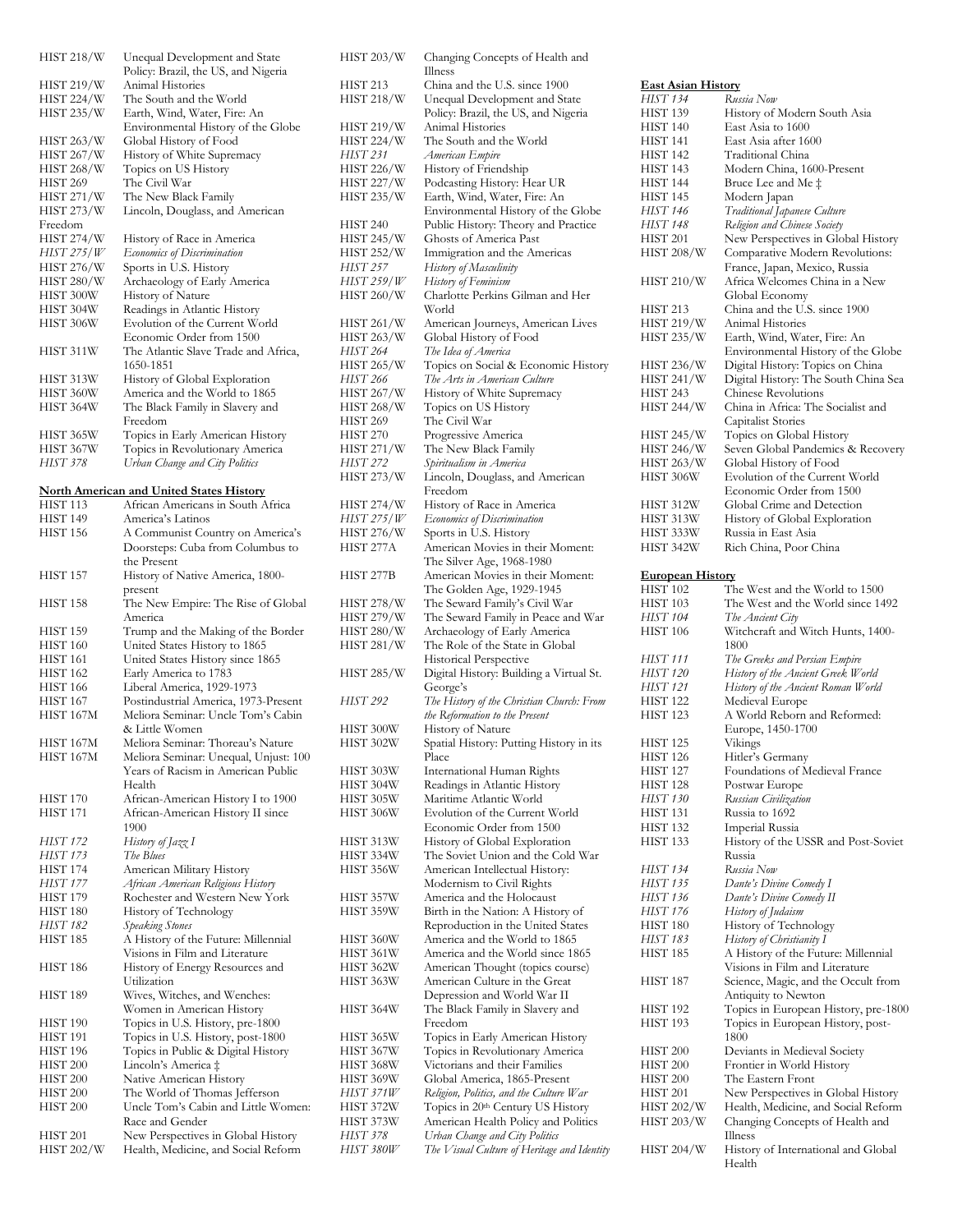| HIST 206/W      | Dangerous Texts: Literature and Politics in |
|-----------------|---------------------------------------------|
|                 | Russia                                      |
| HIST 208/W      | Comparative Modern Revolutions:             |
|                 | France, Japan, Mexico, Russia               |
| <b>HIST 221</b> | 20 <sup>th</sup> Century European Thought   |
| HIST 225/W      | Europe and the Great War, 1914-1918         |
| HIST 226/W      | History of Friendship                       |
| HIST 229/W      | Victorian England: Portrait of an Age,      |
|                 | 1837-1901                                   |
| HIST 232/W      | Modern France                               |
| HIST 233        | (AREZZO) Italy from Napoleon to the         |
|                 | First Republic                              |
|                 |                                             |
| HIST 234/W      | Knights, Criminals, and the Crown:          |
|                 | Research in Medieval England ‡              |
| HIST 235/W      | Earth, Wind, Water, Fire: An                |
|                 | Environmental History of the Globe          |
| HIST 237        | War and Society in Classical Antiquity      |
| HIST 239/W      | Totalitarianism and Everyday Life           |
| HIST 247        | Napoleon: Image, Myth, History              |
|                 |                                             |
| HIST 257        | History of Masculinity                      |
| HIST 259/W      | History of Feminism                         |
| HIST 263/W      | Global History of Food                      |
| HIST 286        | Modern Italy through Film                   |
| HIST 288        | The Shaping of a Nation: Politics and       |
|                 | Culture in Fascist Italy                    |
| HIST 289/W      | Visionaries, Mystics, and Saints in         |
|                 | Medieval and Renaissance Europe             |
|                 |                                             |
| HIST 290        | Ancient Christianity                        |
| HIST 291        | Slavery in Classical Antiquity              |
| HIST 292        | The History of the Christian Church: From   |
|                 | the Reformation to the Present              |
| HIST 294        | Unholy Trinity: Marx, Nietzsche, and        |
|                 | Freud                                       |
| HIST 295        | Venice and the Jews                         |
| HIST 296        | Ancient Greek and Roman Historiography      |
|                 |                                             |
| HIST 303W       | International Human Rights                  |
| HIST 304W       | Readings in Atlantic History                |
| HIST 306W       | Evolution of the Current World              |
|                 | Economic Order from 1500                    |
| HIST 309W       | The Mediterranean World, 1400-1800          |
| HIST 312W       | Global Crime and Detection                  |
| HIST 313W       | History of Global Exploration               |
| HIST 320W       | Topics in Medieval European History         |
|                 |                                             |
| HIST 321W       | Topics in Early Modern European             |
|                 | History                                     |
| HIST 323W       | World War II: Eastern Front                 |
| HIST 324W       | History of Emotions                         |
| HIST 325W       | Microhistory                                |
| HIST 327W       | Real Existing Socialism: Socialist          |
|                 | Societies in 19th and 20th Century          |
|                 | Europe                                      |
| HIST 331W       | Europe in 1215                              |
|                 | Stalinism                                   |
| HIST 332W       |                                             |
| HIST 333W       | Russia in East Asia                         |
| HIST 334W       | The Soviet Union and the Cold War           |
| HIST 337W       | George Orwell and the Twentieth             |
|                 | Century                                     |
| HIST 357W       | America and the Holocaust                   |
| HIST 365W       | Topics in Early American History            |
| HIST 368W       | Victorians and their Families               |
|                 |                                             |
| HIST 382W       | Apocalypse Now and Then: A                  |
|                 | History of Apocalyptic Thought              |
| HIST 383W       | Disease and Society from Antiquity to       |
|                 | the Present                                 |
| HIST 386W       | The Other Atlantic: Ethnohistory,           |
|                 | Chronicle, and Memory                       |
|                 |                                             |

## **Latin American History**

| Cities & Urbanism in Pre-Columbian |
|------------------------------------|
| Mesoamerica and the Andes          |
| America's Latinos                  |
| Colonial Latin America             |
| Modern Latin America               |
| Women, Citizenship, & Education:   |
| Brazil, 1500-2020                  |
| History of Latin America through   |
| Soccer                             |
| Film as History: Modern Latin      |
| America                            |
|                                    |

| HIST 156                      | A Communist Country on America's      |
|-------------------------------|---------------------------------------|
|                               | Doorstep: Cuba from Columbus to       |
|                               | the Present                           |
| <b>HIST 158</b>               | The New Empire: The Rise of Global    |
|                               | America                               |
| HIST 194                      | Topics in Latin American History      |
| <b>HIST 200</b>               | Mexico since the Revolution           |
| <b>HIST 200</b>               | Mexico through Time (1325-1810)       |
| <b>HIST 200</b>               | Pirates of the Caribbean              |
| HIST 201                      | New Perspectives in Global History    |
| HIST 208/W                    | Comparative Modern Revolutions:       |
|                               | France, Japan, Mexico, Russi          |
| <b>HIST 218/W</b>             | Unequal Development and State         |
|                               | Policy: Brazil, the US, and Nigeria   |
| HIST 219/W                    | Animal Histories                      |
| HIST 222/W                    | Cultural History of 20th c. Mexico    |
| <b>HIST 235/W</b>             | Earth, Wind, Water, Fire: An          |
|                               | Environmental History of the Globe    |
|                               |                                       |
| HIST 248/W                    | African Diaspora in Latin America,    |
|                               | 1804-2009                             |
| <b>HIST 250</b>               | Digital Paleography: Deciphering      |
|                               | Early Modern Spanish (2.0 credits)    |
| HIST 251/W                    | African Diaspora in Latin America,    |
|                               | 1441-1804                             |
| <b>HIST 252/W</b>             | Immigration and the Americas          |
| HIST 254/W                    | Big Business in the South: Business   |
|                               | History of Brazil                     |
| HIST 255/W                    | 1492 and Beyond: Identity, Culture,   |
|                               | and Society in Colonial Latin America |
| HIST 265/W                    | Topics on Social & Economic History   |
| <b>HIST 280/W</b>             | Archaeology of Early America          |
| HIST 281/W                    | The Role of the State in Global       |
|                               | <b>Historical Perspective</b>         |
| HIST 287                      | Music in New Worlds, 1492-1800        |
| HIST 304W                     | Readings in Atlantic History          |
| HIST 306W                     | Evolution of the Current World        |
|                               | Economic Order from 1500              |
| HIST 311W                     | The Atlantic Slave Trade and Africa,  |
|                               | 1650-1851                             |
| HIST 312W                     | Global Crime and Detection            |
| HIST 313W                     | History of Global Exploration         |
| HIST 350W                     | Captives: Past, Present, and Future   |
|                               | $(1500-2100)$                         |
| HIST 351W                     | Urban History of Latin America, 1850- |
|                               | Present                               |
| HIST 352W                     | Racial Democracies: Mexico vs. Brazil |
| HIST 365W                     | Topics in Early American History      |
| HIST 386W                     | The Other Atlantic: Ethnohistory,     |
|                               | Chronicle, and Memory                 |
| HIST 387W                     | Black Mexico                          |
|                               |                                       |
| <b>Middle Eastern History</b> |                                       |
| <b>HIST 102</b>               | The West and the World to 1500        |
| HIST 111                      | The Greeks and Persian Empire         |
| HIST 176                      | History of Judaism                    |
| HIST 183                      | History of Christianity I             |
| HIST 184                      | History of Islam                      |
| HIST <sub>200</sub>           | Frontier in World History             |
| <b>HIST 201</b>               | New Perspectives in Global History    |
| HIST 205/W                    | Islam and the Third World             |
|                               |                                       |

| HIST 200        | Frontier in World History                    |
|-----------------|----------------------------------------------|
| <b>HIST 201</b> | New Perspectives in Global History           |
| HIST 205/W      | Islam and the Third World                    |
| HIST 214        | Resistance Literature across the Middle East |
| HIST 219/W      | Animal Histories                             |
| HIST 228/W      | North Africa and the Middle East             |
|                 | since 1838                                   |
| HIST 235/W      | Earth, Wind, Water, Fire: An                 |
|                 | Environmental History of the Globe           |
| HIST 238        | Jews and Muslims*                            |
| HIST 290        | <b>Ancient Christianity</b>                  |
| HIST 296        | Ancient Greek and Roman Historiography       |
| HIST 306W       | Evolution of the Current World               |
|                 | Economic Order from 1500                     |
|                 |                                              |

# **FOCUS AREA CONCENTRATION** – In addition

HIST 309W The Mediterranean World, 1400-1800

to nations or regions, students may choose from the following focus areas organized around a theme or approach. **Five** courses in an area of focus are required.

### **African and African-American History**

For this focus area, a student must take **five** courses from the African history and African-American history focus lists above. Students must take at least **two** courses in each of these areas.

| <b>Cultural and Intellectual History</b> |                                              |  |
|------------------------------------------|----------------------------------------------|--|
| HIST 102                                 | The West and the World to 1500               |  |
| <b>HIST 103</b>                          | The West and the World since 1492            |  |
| <b>HIST 106</b>                          | Witchcraft and Witch Hunts, 1400-            |  |
|                                          | 1800                                         |  |
| HIST 107                                 | The City: Contested Spaces                   |  |
| <b>HIST 108</b>                          | History of Mortality                         |  |
| <b>HIST 120</b>                          | Cultural History of Ancient Greece           |  |
| <b>HIST 123</b>                          | A World Reborn and Reformed:                 |  |
|                                          | Europe, 1450-1700                            |  |
| HIST 127                                 | Foundations of Medieval France               |  |
| <b>HIST 128</b>                          | Postwar Europe                               |  |
| <b>HIST 130</b>                          | Russian Civilization                         |  |
| HIST 135                                 | Dante's Divine Comedy: Part I                |  |
| HIST 136                                 | Dante's Divine Comedy: Part II               |  |
| <b>HIST 140</b>                          | East Asia to 1600                            |  |
| <b>HIST 141</b>                          | East Asia after 1600                         |  |
| <b>HIST 142</b>                          | Traditional China                            |  |
| HIST 144                                 | Bruce Lee and Me ‡                           |  |
| <b>HIST 145</b>                          | Modern Japan                                 |  |
| HIST 146                                 | Traditional Japanese Culture                 |  |
| HIST 148                                 | Religion and Chinese Society                 |  |
| <b>HIST 149</b>                          | America's Latinos                            |  |
| <b>HIST 153</b>                          | Women, Citizenship, & Education:             |  |
|                                          | Brazil, 1500-2020                            |  |
| HIST 154                                 | History of Latin America through             |  |
|                                          | Soccer                                       |  |
| <b>HIST 155</b>                          | Film as History: Modern Latin                |  |
|                                          | America                                      |  |
| HIST 157                                 | History of Native America, 1800-             |  |
|                                          | present                                      |  |
| HIST 158                                 | The New Empire: The Rise of Global           |  |
|                                          | America                                      |  |
| HIST 159                                 | Trump and the Making of the Border           |  |
| <b>HIST 160</b>                          | American Political History to 1865           |  |
| <b>HIST 161</b>                          | American Political History 1865-1990         |  |
| <b>HIST 164</b>                          | Democratic America, 1783-1865                |  |
| <b>HIST 165</b>                          | Industrial America, 1865-1929                |  |
| HIST 167M                                | Meliora Seminar: Uncle Tom's Cabin           |  |
|                                          | & Little Women                               |  |
| HIST 167M                                | Meliora Seminar: Thoreau's Nature            |  |
| <b>HIST 170</b>                          | African-American History I to 1900           |  |
| HIST 172                                 | History of Jazz I                            |  |
| HIST 173                                 | The Blues                                    |  |
| HIST 176                                 | History of Judaism                           |  |
| <i>HIST 177</i>                          | African American Religious Traditions        |  |
| HIST 179                                 | Rochester and Western New York               |  |
| HIST <sub>180</sub>                      | History of Technology                        |  |
| HIST 182                                 | Speaking Stones                              |  |
| HIST 183                                 | History of Christianity I                    |  |
| HIST 184                                 | History of Islam                             |  |
| <b>HIST 185</b>                          | A History of the Future: Millennial          |  |
|                                          | Visions in Film and Literature               |  |
| HIST 187                                 | Science, Magic and the Occult from           |  |
| HIST <sub>198</sub>                      | Antiquity to Newton                          |  |
|                                          | Topics in Cultural & Intellectual            |  |
| HIST 200                                 | History<br>The Rise and Fall of Apartheid    |  |
| HIST <sub>200</sub>                      | Uncle Tom's Cabin and Little Women:          |  |
|                                          | Race and Gender                              |  |
| HIST 202/W                               | Health, Medicine, and Social Reform          |  |
| HIST 203/W                               | Changing Concepts of Health and              |  |
|                                          | Illness                                      |  |
| HIST 205/W                               | Islam and the Third World                    |  |
| HIST 206/W                               | Dangerous Texts: Literature and Politics in  |  |
|                                          | Russia                                       |  |
| <i>HIST 207</i>                          | Archaeology of the African Diaspora          |  |
| HIST 214                                 | Resistance Literature across the Middle East |  |
| <b>HIST 219/W</b>                        | Animal Histories                             |  |
| HIST 221                                 | 20th Century European Thought                |  |
| HIST 222/W                               | Cultural History of 20th c. Mexico           |  |
| <b>HIST 224/W</b>                        | The South and the World                      |  |
| HIST 227/W                               | Podcasting History: Hear UR                  |  |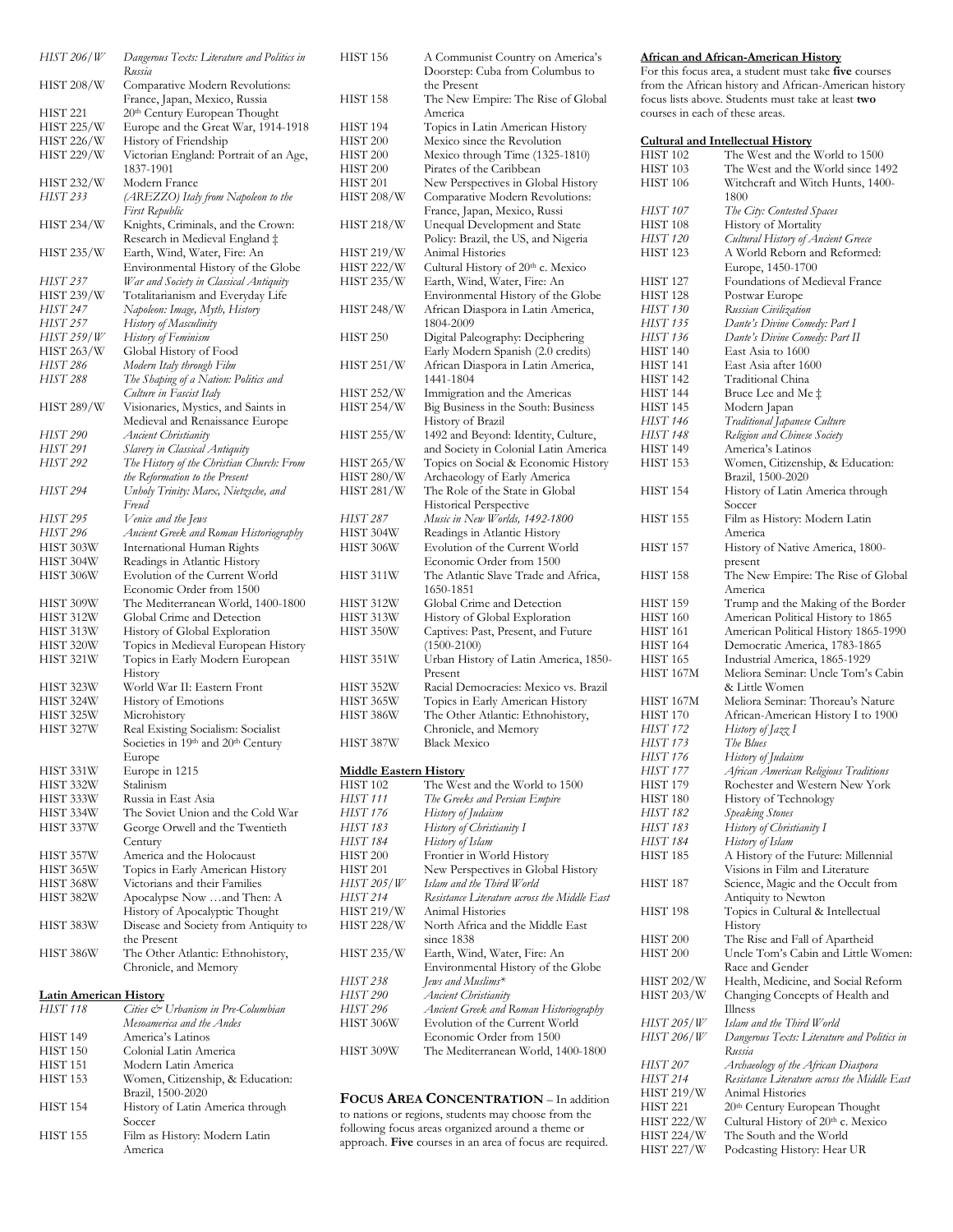| HIST 229/W             | Victorian England: Portrait of an Age,<br>1837-1901                |
|------------------------|--------------------------------------------------------------------|
| HIST 232/W             | Modern France                                                      |
| <b>HIST 234/W</b>      | Knights, Criminals, and the Crown:                                 |
|                        | Research in Medieval England ‡                                     |
| HIST 235/W             | Earth, Wind, Water, Fire: An<br>Environmental History of the Globe |
| HIST 236/W             | Digital History: Topics on China                                   |
| <b>HIST 240</b>        | Public History: Theory and Practice                                |
| HIST 247               | Napoleon: Image, Myth, History                                     |
| HIST 248/W             | African Diaspora in Latin America,                                 |
|                        | 1804-2009                                                          |
| <b>HIST 251/W</b>      | African Diaspora in Latin America,<br>1441-1804                    |
| HIST 252/W             | Immigration and the Americas                                       |
| HIST 255/W             | 1492 and Beyond: Identity, Culture,                                |
|                        | and Society in Colonial Latin America                              |
| HIST 257               | History of Masculinity                                             |
| <i>HIST 259/W</i>      | History of Feminism                                                |
| HIST 260/W             | Charlotte Perkins Gilman and Her<br>World                          |
| HIST 261/W             | American Journeys, American Lives                                  |
| HIST 263/W             | Global History of Food                                             |
| HIST 264               | The Idea of America                                                |
| HIST 266               | The Arts in American Culture                                       |
| HIST 267/W             | History of White Supremacy                                         |
| <b>HIST 270</b>        | Progressive America                                                |
| HIST 271/W             | The New Black Family                                               |
| HIST 272               | Spiritualism in America                                            |
| HIST 273/W             | Lincoln, Douglass, and American                                    |
| HIST 274/W             | Freedom<br>History of Race in America                              |
| HIST 276/W             | Sports in U.S. History                                             |
| HIST 277A              | American Movies in their Moment:                                   |
|                        | The Silver Age, 1968-1980                                          |
| HIST 277B              | American Movies in their Moment:                                   |
|                        | The Golden Age, 1929-1945                                          |
| HIST 280/W             | Archaeology of Early America                                       |
| HIST 284               | Body and Sexuality                                                 |
| HIST 285/W             | Digital History: Building a Virtual St.                            |
|                        | George's                                                           |
| HIST 286               | Modern Italy through Film                                          |
| HIST 288               | The Shaping of a Nation: Politics and<br>Culture in Fascist Italy  |
| HIST 289/W             | Visionaries, Mystics, and Saints in                                |
|                        | Medieval and Renaissance Europe                                    |
| HIST 290               | Ancient Christianity                                               |
| HIST 291               | Slavery in Classical Antiquity                                     |
| HIST 292               | The History of the Christian Church: From                          |
|                        | the Reformation to the Present                                     |
| HIST 294               | Unholy Trinity: Marx, Nietzsche, and<br>Freud                      |
| <b>HIST 295</b>        | Venice and the Jews                                                |
| HIST 296               | Ancient Greek and Roman Historiography                             |
| HIST 300W              | History of Nature                                                  |
| HIST 303W              | International Human Rights                                         |
| HIST 305W              | Maritime Atlantic World                                            |
| HIST 309W              | The Mediterranean World, 1400-1800                                 |
| HIST 310W              | The Political Economy of Food in                                   |
|                        | Africa                                                             |
| HIST 312W<br>HIST 313W | Global Crime and Detection<br>History of Global Exploration        |
| HIST 320W              | Topics in Medieval European History                                |
| <b>HIST 321W</b>       | Topics in Early Modern European                                    |
|                        | History                                                            |
| HIST 322W              | Miracles: Antiquity to Modernity ‡                                 |
| HIST 324W              | History of Emotions                                                |
| HIST 325W              | Microhistory                                                       |
| HIST 327W              | Real Existing Socialism: Socialist                                 |
|                        | Societies in 19th and 20th Century                                 |
|                        | Europe                                                             |
| HIST 331W<br>HIST 332W | Europe in 1215<br>Stalinism                                        |
| HIST 333W              | Russia in East Asia                                                |
| HIST 334W              | The Soviet Union and the Cold War                                  |
| HIST 337W              | George Orwell and the Twentieth                                    |
|                        | Century                                                            |
| HIST 351W              | Urban History in Latin America, 1850-                              |
|                        | Present                                                            |
| HIST 352W              | Racial Democracies: Mexico vs. Brazil                              |

| HIST 356W                                     | American Intellectual History:<br>Modernism to Civil Rights        |
|-----------------------------------------------|--------------------------------------------------------------------|
| HIST 357W                                     | America and the Holocaust                                          |
| HIST 360W                                     | America and the World to 1865                                      |
| HIST 361W                                     | America and the World since 1865                                   |
| HIST 362W                                     | American Thought: Topics Course                                    |
| HIST 363W                                     | American Culture in the Great                                      |
|                                               | Depression and World War II                                        |
| HIST 368W<br>HIST 372W                        | Victorians and their Families<br>Topics in 20th Century US History |
| HIST 373W                                     | American Health Policy and Politics                                |
| HIST 380W                                     | The Visual Culture of Heritage and Identity                        |
| HIST 382W                                     | Apocalypse Nowand Then: A                                          |
|                                               | History of Apocalyptic Thought                                     |
| HIST 383W                                     | Disease and Society from Antiquity to<br>the Present               |
| HIST 386W                                     | The Other Atlantic: Ethnohistory,                                  |
| HIST 387W                                     | Chronicle, and Memory<br><b>Black Mexico</b>                       |
|                                               |                                                                    |
| <b>Global Perspectives</b><br><b>HIST 102</b> | The West and the World to 1500                                     |
| <b>HIST 103</b>                               | The West and the World Since 1492                                  |
| HIST 107                                      | The City: Contested Spaces                                         |
| <b>HIST 108</b>                               | History of Mortality                                               |
| <b>HIST 110</b>                               | The Making of Modern Africa                                        |
| HIST 111                                      | The Greeks and Persian Empire                                      |
| <b>HIST 113</b>                               | African Americans in South Africa                                  |
| HIST 118                                      | Cities & Urbanism in Pre-Columbian                                 |
|                                               | Mesoamerica and the Andes                                          |
| HIST 121                                      | History of the Ancient Roman World                                 |
| <b>HIST 125</b>                               | Vikings                                                            |
| <b>HIST 126</b>                               | Hitler's Germany                                                   |
| <b>HIST 128</b>                               | Postwar Europe                                                     |
| HIST 134<br><b>HIST 139</b>                   | Russia Now<br>History of Modern South Asia                         |
| <b>HIST 140</b>                               | East Asia to 1600                                                  |
| HIST 141                                      | East Asia after 1600                                               |
| <b>HIST 150</b>                               | Colonial Latin America                                             |
| <b>HIST 153</b>                               | Women, Citizenship, & Education:                                   |
| HIST 154                                      | Brazil, 1500-2020<br>History of Latin America through              |
| <b>HIST 155</b>                               | Soccer<br>Film as History: Modern Latin                            |
| HIST 158                                      | America<br>The New Empire: The Rise of Global                      |
|                                               | America                                                            |
| <b>HIST 159</b>                               | Trump and the Making of the Border                                 |
| <b>HIST 162</b><br>HIST 180                   | Early America to 1783                                              |
| <b>HIST 176</b>                               | History of Technology                                              |
| HIST 183                                      | History of Judaism<br>History of Christianity I                    |
| HIST 184                                      | History of Islam                                                   |
| HIST 186                                      | History of Energy Resources and                                    |
|                                               | Utilization                                                        |
| HIST 195                                      | Topics in Global History                                           |
| HIST 196                                      | Topics in Public & Digital History                                 |
| <b>HIST 200</b>                               | Frontier in World History                                          |
| <b>HIST 200</b>                               | Pirates of the Caribbean                                           |
| HIST 200                                      | The Rise and Fall of Apartheid                                     |
| HIST 201                                      | New Perspectives in Global History                                 |
| HIST 204/W                                    | History of International and Global<br>Health                      |
| <i>HIST 205/W</i>                             | Islam and the Third World                                          |
| HIST 208/W                                    | Comparative Modern Revolutions:<br>France, Japan, Mexico, Russia   |
| <b>HIST 209</b>                               | Corruption and the Global Economy<br>in Historical Perspective     |
| HIST 210/W                                    | Africa Welcomes China in a New<br>Global Economy                   |
| HIST 211/W                                    | Guns, War, and Revolution in<br>Southern Africa                    |
| HIST 213                                      | China and the U.S. since 1900                                      |
| HIST 218/W                                    | Unequal Development and State                                      |
|                                               | Policy: A Comparative Study of Brazil,                             |
|                                               | the United States, and Nigeria                                     |
| HIST 219/W                                    | Animal Histories                                                   |
| HIST 222/W                                    | Cultural History of 20th c. Mexico                                 |
| HIST 224/W                                    | The South and the World                                            |
| HIST 225/W                                    | Europe and the Great War, 1914-1918                                |

| <b>HIST 228/W</b> | North Africa and the Middle East                                           |
|-------------------|----------------------------------------------------------------------------|
|                   | since 1838                                                                 |
| HIST 232/W        | Modern France                                                              |
| HIST 235/W        | Earth, Wind, Water, Fire: An                                               |
|                   | Environmental History of the Globe                                         |
| HIST 241/W        | Digital History: The South China Sea<br>China in Africa: The Socialist and |
| HIST 244/W        | Capitalist Stories                                                         |
| <b>HIST 245/W</b> | Topics on Global History, post-1800                                        |
| HIST 248/W        | African Diaspora in Latin America,                                         |
|                   | 1804-2009                                                                  |
| <b>HIST 250</b>   | Digital Paleography: Deciphering                                           |
|                   | Early Modern Spanish (2.0 credits)                                         |
| HIST 251/W        | African Diaspora in Latin America,                                         |
|                   | 1441-1804                                                                  |
| HIST 252/W        | Immigration and the Americas                                               |
| HIST 254/W        | Big Business in the South: Business                                        |
|                   | History of Brazil                                                          |
| HIST 255/W        | 1492 and Beyond: Identity, Culture,                                        |
|                   | and Society in Colonial Latin America                                      |
| HIST 263/W        | Global History of Food                                                     |
| HIST 280/W        | Archaeology of Early America                                               |
| HIST 281/W        | The Role of the State in Global                                            |
|                   | Historical Perspective                                                     |
| <b>HIST 282/W</b> | Digital History: Historical Worlds,                                        |
|                   | Virtual World, Virtual Museums                                             |
| HIST 287          | Music in New Worlds, 1492-1800                                             |
| HIST 290          | Ancient Christianity                                                       |
| <b>HIST 298</b>   | "Witchcraft" and "The Occult" in Modern                                    |
| HIST 300W         | African History<br>History of Nature                                       |
| HIST 302W         | Spatial History: Putting History in its                                    |
|                   | Place                                                                      |
| HIST 303W         | International Human Rights                                                 |
| HIST 304W         | Readings in Atlantic History                                               |
| HIST 305W         | Maritime Atlantic World                                                    |
| HIST 306W         | Evolution of the Current World                                             |
|                   | Economic Order from 1500                                                   |
| HIST 309W         | Mediterranean World, 1400-1800                                             |
| HIST 310W         | The Political Economy of Food in                                           |
|                   | Africa                                                                     |
| HIST 311W         | The Atlantic Slave Trade and Africa,                                       |
|                   | 1650-1851                                                                  |
| HIST 312W         | Global Crime and Detection                                                 |
| HIST 313W         | History of Global Exploration                                              |
| HIST 323W         | World War II: Eastern Front                                                |
| HIST 327W         | Real Existing Socialism: Socialist                                         |
|                   | Societies in 19th and 20th Century                                         |
| HIST 332W         | Europe<br>Stalinism                                                        |
| HIST 333W         | Russia in East Asia                                                        |
| HIST 334W         | The Soviet Union and the Cold War                                          |
| HIST 350W         | Captives: Past, Present, and Future                                        |
|                   | $(1500 - 2100)$                                                            |
| HIST 351W         | Urban History in Latin America, 1850-                                      |
|                   | Present                                                                    |
| HIST 352W         | Racial Democracies: Mexico vs. Brazil                                      |
| HIST 357W         | America and the Holocaust                                                  |
| HIST 360W         | America and the World to 1865                                              |
| HIST 361W         | America and the World since 1865                                           |
| HIST 365W         | Topics in Early American History                                           |
| HIST 367W         | Topics in Revolutionary America                                            |
| HIST 369W         | Global America, 1865-Present                                               |
| HIST 382W         | Apocalypse Nowand Then: A                                                  |
|                   | History of Apocalyptic Thought                                             |
| HIST 386W         | The Other Atlantic: Ethnohistory,                                          |
|                   | Chronicle, and Memory                                                      |
| HIST 387W         | <b>Black Mexico</b>                                                        |
|                   |                                                                            |

|  | History of Science, Medicine, and Disease |
|--|-------------------------------------------|
|  |                                           |

| HIST 108  | <b>History of Mortality</b>           |
|-----------|---------------------------------------|
| HIST 126  | Hitler's Germany                      |
| HIST 128  | Postwar Europe                        |
| HIST 167M | Meliora Seminar: Unequal, Unjust: 100 |
|           | Years of Racism in American Public    |
|           | Health                                |
| HIST 179  | Rochester and Western New York        |
| HIST 180  | History of Technology                 |
| HIST 187  | Science, Magic, and the Occult from   |
|           | Antiquity to Newton                   |
|           |                                       |